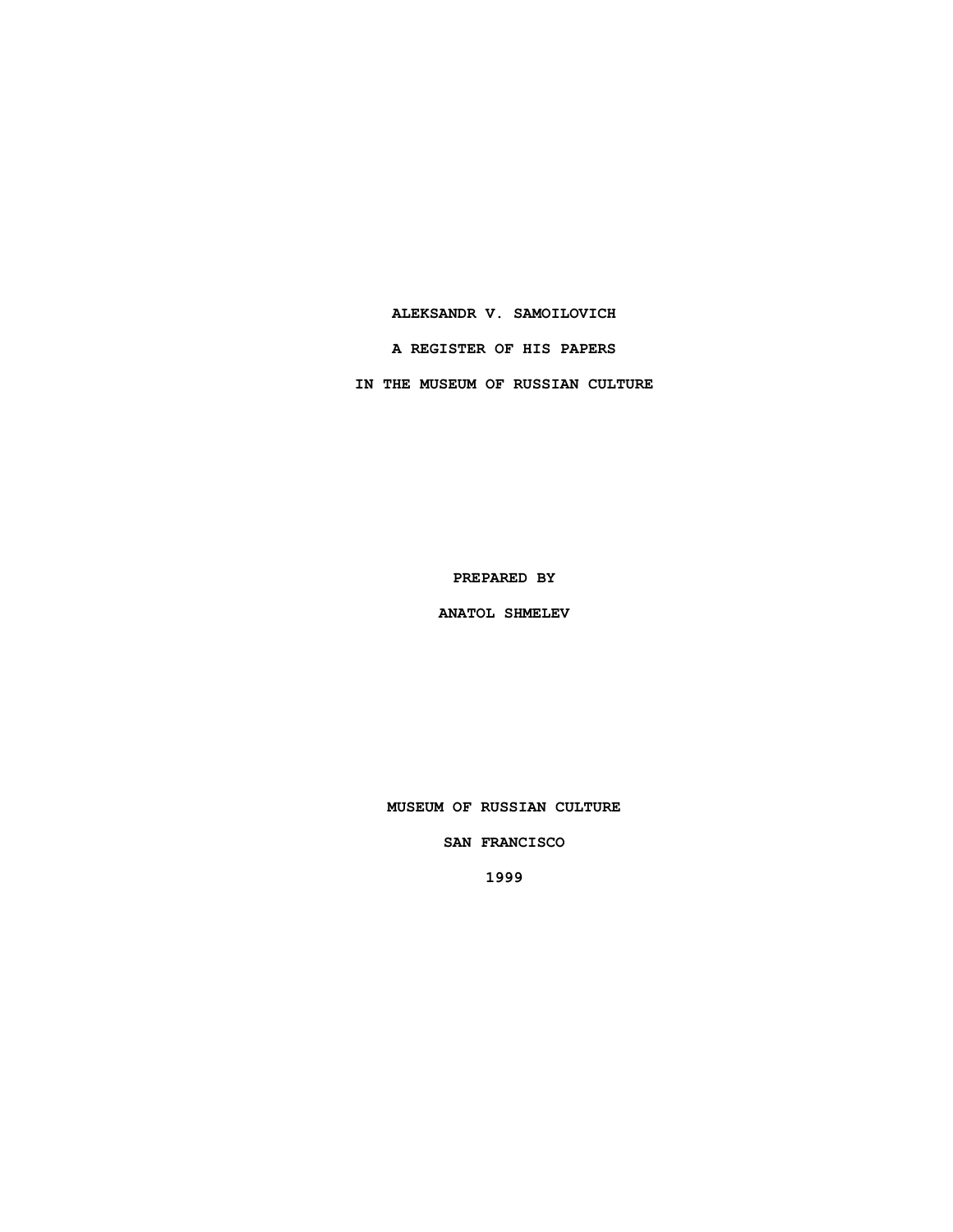## **ALEKSANDR V. SAMOILOVICH**

## **BIOGRAPHICAL NOTE**

| 1894 August 30 | Born, Bolota village, Russia (Poland)                                        |
|----------------|------------------------------------------------------------------------------|
| 1915           | Graduated, seminary                                                          |
| 1915           | Student, Legal faculty, Rostov-on-Don University                             |
| 1921           | Priest, Kobrin, Poland                                                       |
| 1934           | Archpriest                                                                   |
| 1942           | Archpriest, Orthodox church in Skidle village,<br>Bielostok province, Poland |
| 1945           | Archpriest, various parishes of Displaced Persons'<br>camps in Bavaria       |
| 1947           | Archpriest, St. Nicholas Cathedral, Sao Paolo,<br><b>Brazil</b>              |
| 1960           | Archpriest, Protection of the Holy Virgin Church,<br>Los Angeles, California |
| 1968           | Archpriest, St. Myrrh Bearing Women Church, Bryte,<br>California             |
| っ              | Died                                                                         |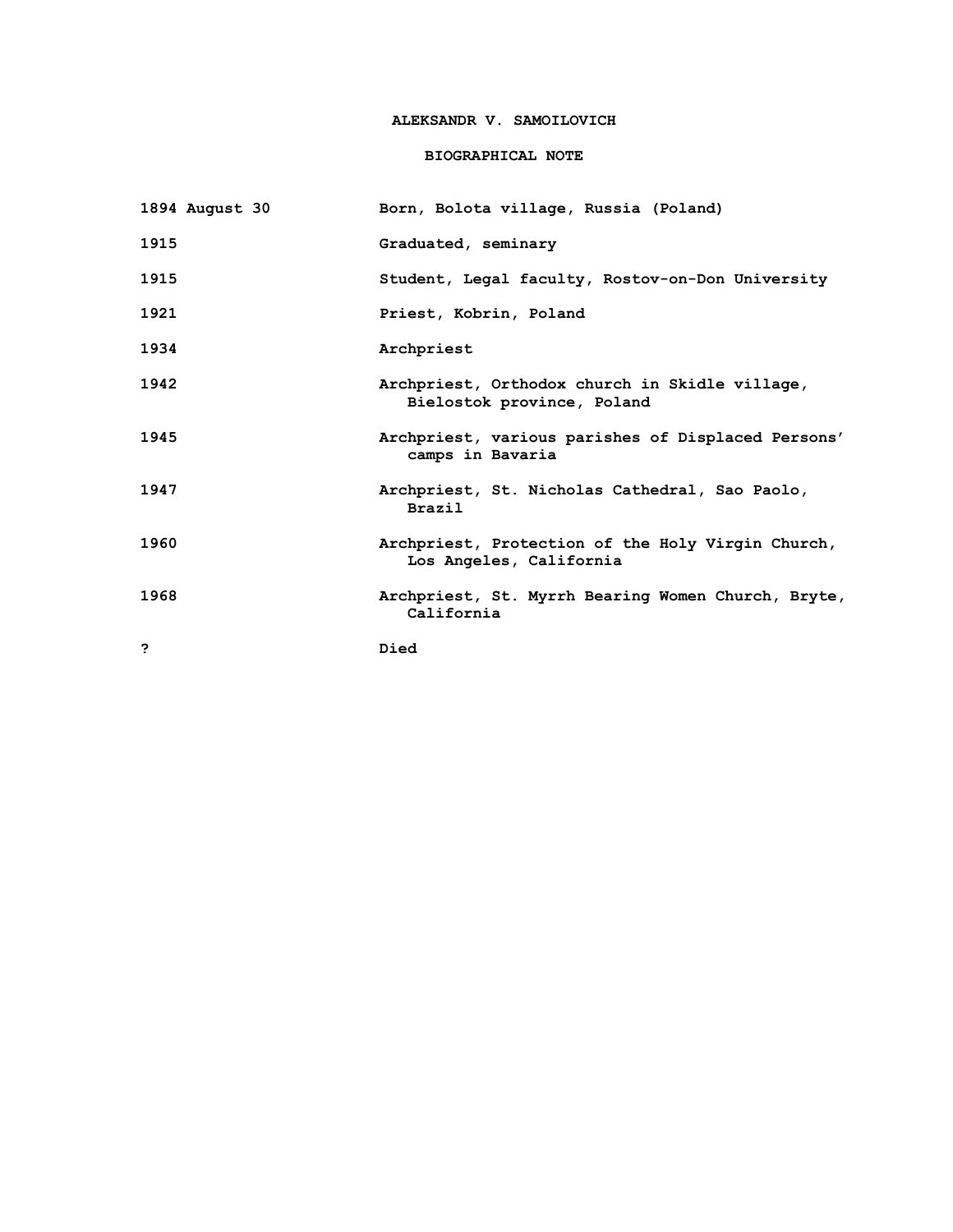#### **SCOPE AND CONTENT NOTE**

#### **ALEKSANDR V. SAMOILOVICH PAPERS**

**This collection consists mainly of Samoilovich's correspondence with members of the church hierarchy, fellow clergymen and parishioners, concerning his activities as an archpriest of various parishes from 1940 to 1968. It includes information on church matters in Germany during and after World War II, on church affairs in South America and California, as well as material on theologian Aleksandr Kalinnikovich Svitich.**

**The arrangement of the collection corresponds to the original order of the numerical files, with contents described in greater detail.**

**Detailed processing and preservation microfilming for these materials were made possible by a generous grant from the National Endowment for the Humanities and by matching funds from the Hoover Institution and Museum of Russian Culture. The grant also provides depositing a microfilm copy in the Hoover Institution Archives. The original materials and copyright to them (with some exceptions) are the property of the Museum of Russian Culture, San Francisco. A transfer table indicating corresponding box and reel numbers is appended to this register.**

**The Hoover Institution assumes all responsibility for notifying users that they must comply with the copyright law of the United States (Title 17 United States Code) and Hoover Rules for the Use and Reproduction of Archival Materials.**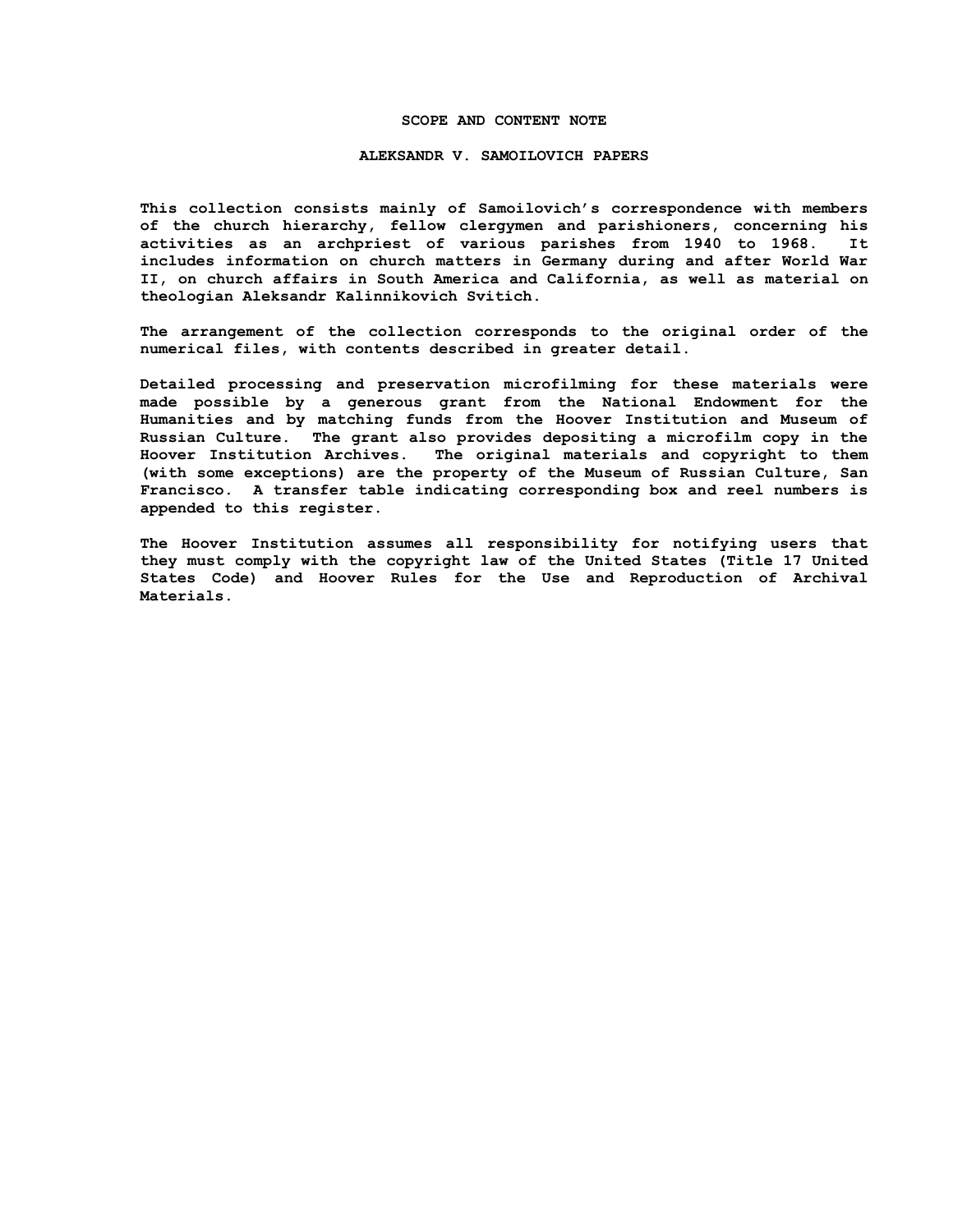#### **REGISTER**

# **ALEKSANDR V. SAMOILOVICH PAPERS**

#### **SERIES DESCRIPTION:**

| Box Nos | Series                                                                                                                                                                                                                                                                       |
|---------|------------------------------------------------------------------------------------------------------------------------------------------------------------------------------------------------------------------------------------------------------------------------------|
| $1 - 3$ | CORRESPONDENCE, 1940-1968. Consists mainly of<br>correspondence with Russian Orthodox church officials,<br>priests and parishioners. Includes some clippings,<br>minutes of meetings, official documents and related<br>matter, arranged numerically by original file number |
| 3       | MISCELLANY, 1955-1966. Documents relating to the<br>amiguetiae ef dienlaged meneren te Ceuth Buenice (muinte)                                                                                                                                                                |

**emigration of displaced persons to South America, printed matter (clippings, brochures) on religious subjects, sermons, and some correspondence**